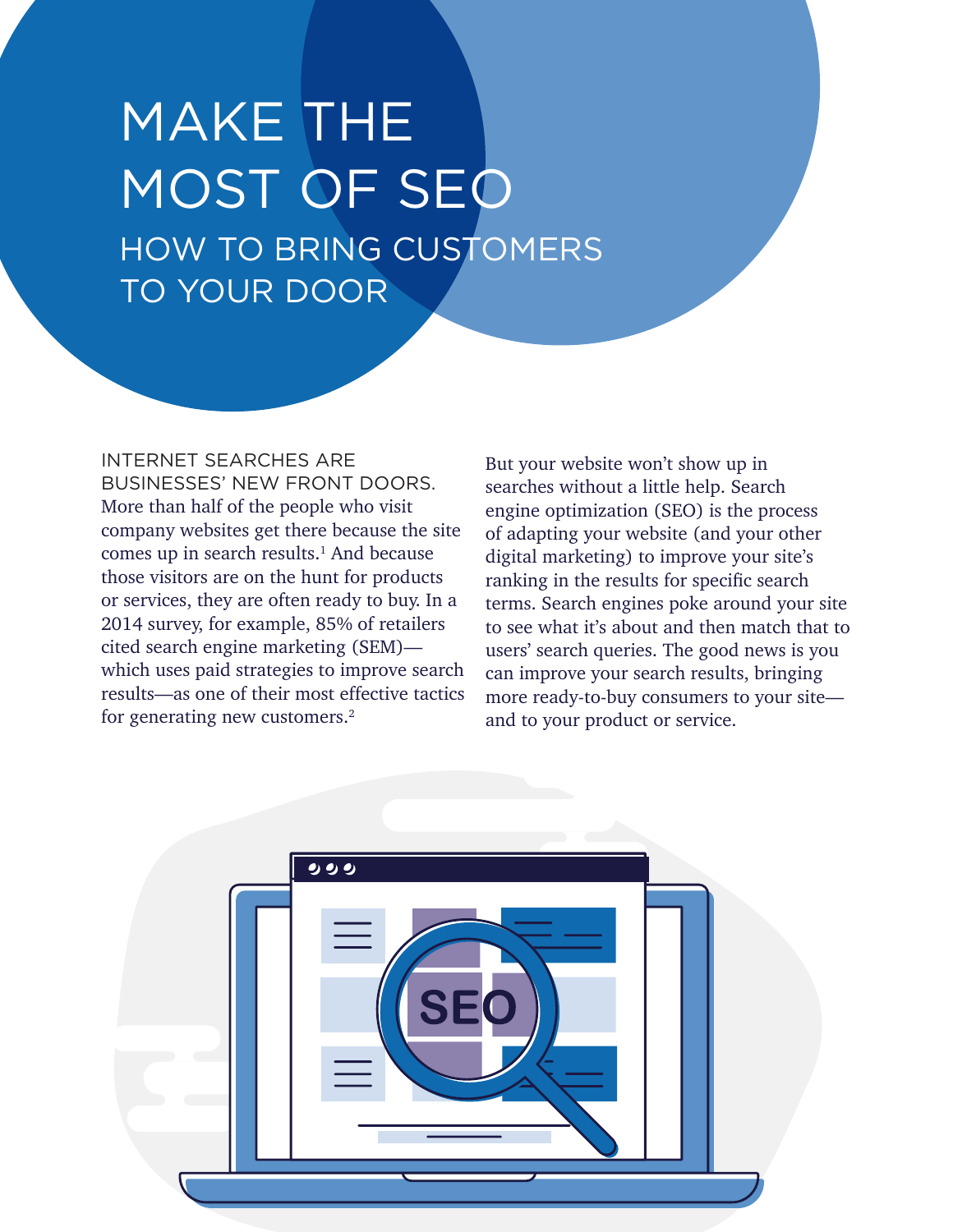## THE FUNDAMENTALS OF HIGH RANKINGS

With millions of websites competing to be at the top of search engine rankings, it makes sense to do everything you can to improve your position. To do that, you need to understand how search engines work and that's a moving target. Search engine algorithms get smarter, quicker, and pickier every day, and it is up to marketers to make sure their SEO strategies keep pace.

#### **How search engines work**

Google, Bing, and other search engines use complex, proprietary algorithms to determine which websites are most relevant to the words that users type into the search box. While these algorithms have many components, some of the most important (and the most useful for marketers) are:

• Links

- Keywords
- Content • Speed

## **KEYWORDS**

To show up in a search result, your website must contain words that users are looking for. These are called keywords, and optimization involves identifying the most effective keywords for your business. Keywords are

important even when you produce non-textbased content, such as voice or video. They're crucial if you want potential customers to find you.

#### **How to find your keywords**

Start by studying which keywords people most often use to find your business. These typically describe a product or service you offer—such as "HVAC installation" or "yoga"—along with a geographic location or another descriptor that narrows the search. You can learn the keywords most frequently used to find your business by examining your website's traffic data.

### TOOLS

There are many options for analyzing that data, including the granddaddy of them all, Google Analytics, a free tool that shows which search terms currently bring the most visitors to your site. You can also look for keywords using these other powerful tools:

- Keyword Combination Tool
- Google Keyword Planner
- Keyword Tool
- KWFinder
- Moz Keyword Explorer
- SEMrush



#### **LONG-TAIL KEYWORDS**

As you look at the data you collect, know that keywords are what connect you with your audience. Those may include not only singleword or simple keywords but also collections of terms, known as long-tail keywords. A keyword might be yoga; a long-tail keyword might be yoga for people recovering from an injury. Long-tail keywords have the potential to bring searchers who have a clearer focus—and possibly a greater readiness to purchase—to your site.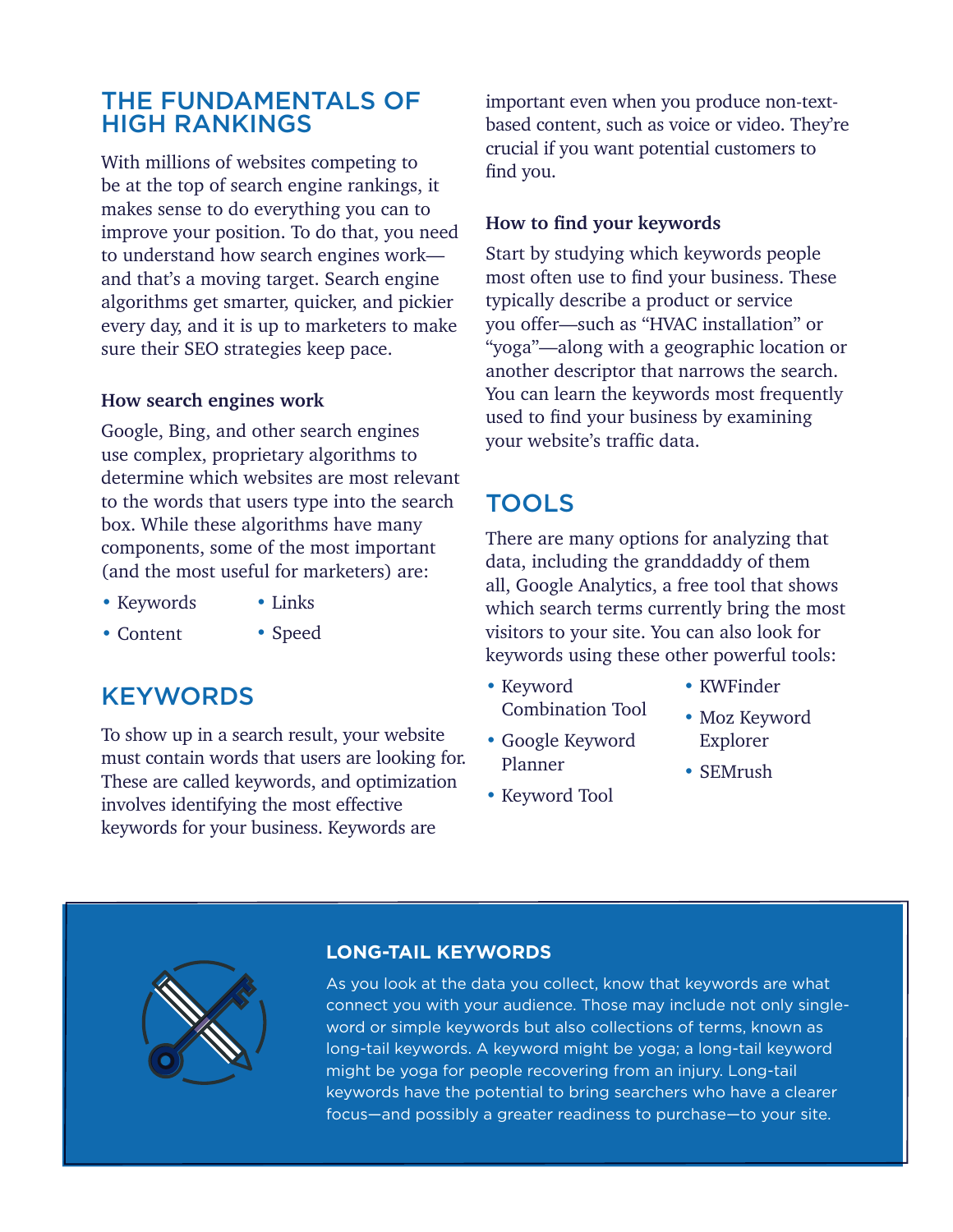#### **Putting Keywords Into Practice**

Once you have a good grasp of which keywords and long-tail keywords might be effective, be sure to make them prominent wherever your company appears online, including:

• Website

• Blogs

• Ads

• Content

## CONTENT

Search engines also consider the context of keywords to determine a page's relevance, so it's essential to incorporate your keywords into content that provides value to your customers. Provide clear, detailed descriptions of all the products and services you offer.

Options for great keyword placement:

- How-to articles
- Blogs
- Q&As with company experts
- Industry glossaries

Make sure to update your content on a regular basis, because search engines give higher rankings to sites that routinely add fresh material. Maintaining a company blog is a great way to keep your site up to date.

#### **Fine-Tune with A/B Testing**

Make your content even more effective with A/B testing, in which you create alternative versions of the same page and see which is more popular. This could help you find ways to improve pages that have high bounce rates or low session duration. There are tools that let you test two versions

of your content to see how people respond. This can help you gauge the effectiveness of formats, headlines, calls to action, and other elements of your content.

#### **Make Sure Your Content Is Top-Notch**

Search engines are getting smarter in their ability to help users find just what they're looking for, and part of that involves weeding out poor-quality websites or blogs. Redundant or duplicated content, 404 errors, and pages with very little substance will negatively affect your search engine rankings. Beyond avoiding such mistakes, writing a blog with relevant, useful information is a great place to start improving the quality of your content—and improving your search rankings. Longer articles of more than 1,000 words that incorporate long-tail keywords can be especially algorithm-friendly.

## LINKS

High-quality content can also generate links from other sites, which are important for SEO because search engines consider links an endorsement of your site's value. However, quality matters more than quantity: 50 links from respected, high-ranking sites will make you more attractive to search engine algorithms than 500 links from lowquality sites.

The following strategies can also make other sites more likely to provide links to yours:

- Sponsoring events in your community
- Asking your suppliers to add links to your business on their websites
- Spreading the word about your content through social media and other channels
- Encouraging content sharing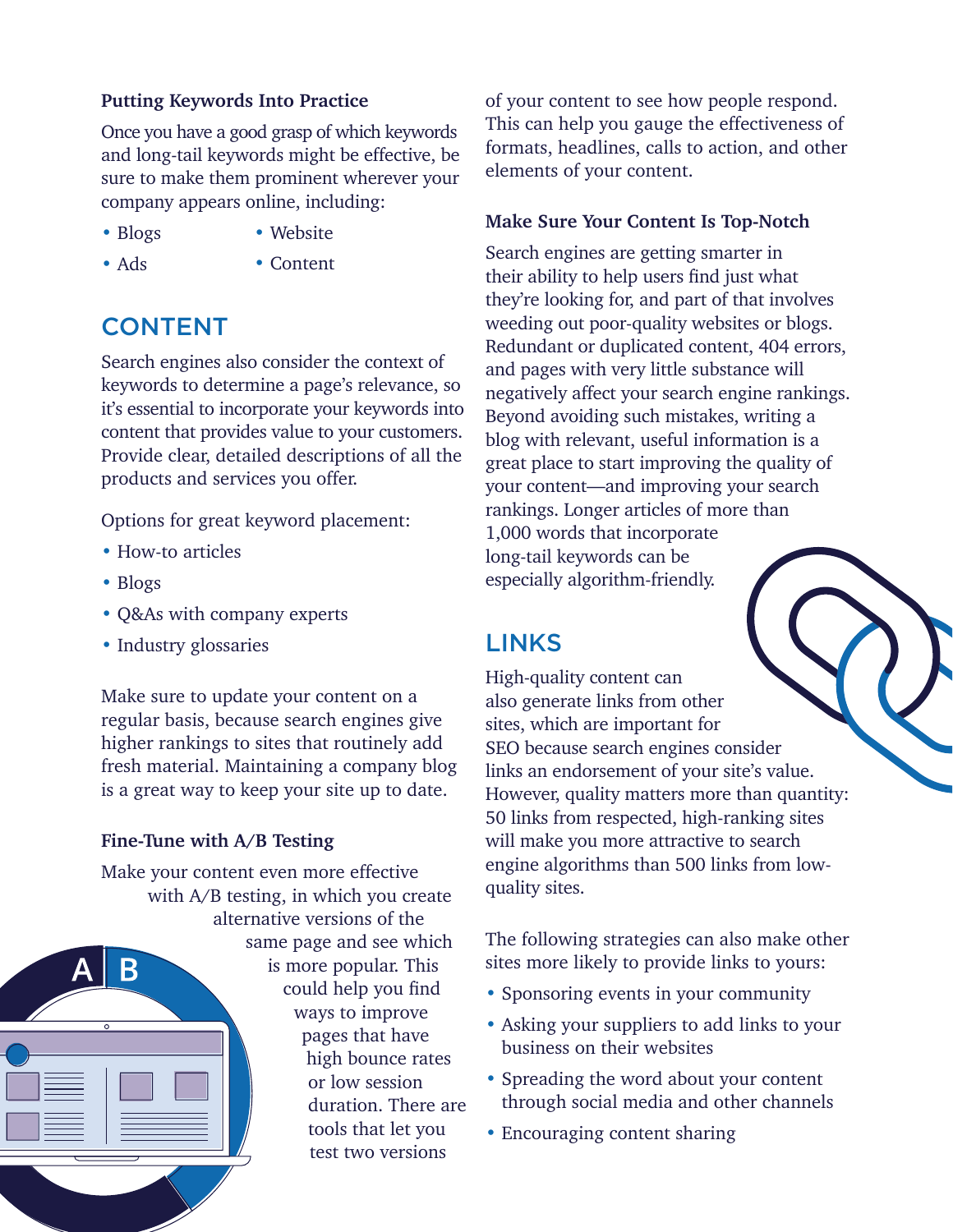Adding social sharing buttons on your site is a good place to start, but you can also reach out to people who might link to your site and content. Asking them to write a guest blog, or offering to write one for their website, may be an effective way to gain visibility and authority—and, ultimately, to improve your search rankings.



## SPEED

The speed of your website has a significant impact on search engine rankings. These ideas could help:

- Minimize HTTP redirects, which cause visitors to bounce around your site before finding what they're looking for.<sup>3</sup>
- Optimize your images so they take less time to load by cropping them to the correct size for your website. Use JPEG or PNG formats whenever possible.
- Reduce the number of plug-ins and redirects on your site.

If you can't immediately attend to all of the speed issues on your site, prioritize improving "above-the-fold content" so the top of the page loads fastest, making visitors less likely to jump off even if the rest of the page takes more time to load.

## WHAT ABOUT PAID SEARCH ENGINE MARKETING?

Paid search engine marketing (SEM) can also be part of your SEO strategy. With SEM, you pay search engines to drive traffic to your website. In search results, SEM entries are usually right at the top. It's easy to get started with SEM, and easy to track ROI, but every click comes with a cost. SEM typically involves purchasing ads as well as keywords, which you often bid on. Many systems work through pay-per-click (PPC).4

But if you have a limited budget and need to drive traffic to your site, don't just invest in SEM, but invest in content too. Here's why.

#### **SEO and SEM Can Work Together**

Search engines want to make sure your content is relevant, so users actually get what they came for. When it doesn't take them closer to what they want, users "bounce"'—they shrug and head back to Google to find something more useful.

## **DIFFERENT STRENGTHS**

**SEM AND SEO HAVE** 



SEM provides a quick boost to traffic and revenue, but it grinds to a halt the second you stop shelling out cold hard cash.



SEO that includes creating compelling content is great for brand building and long-term awareness. You can pay a writer to create content for you or do it yourself for free.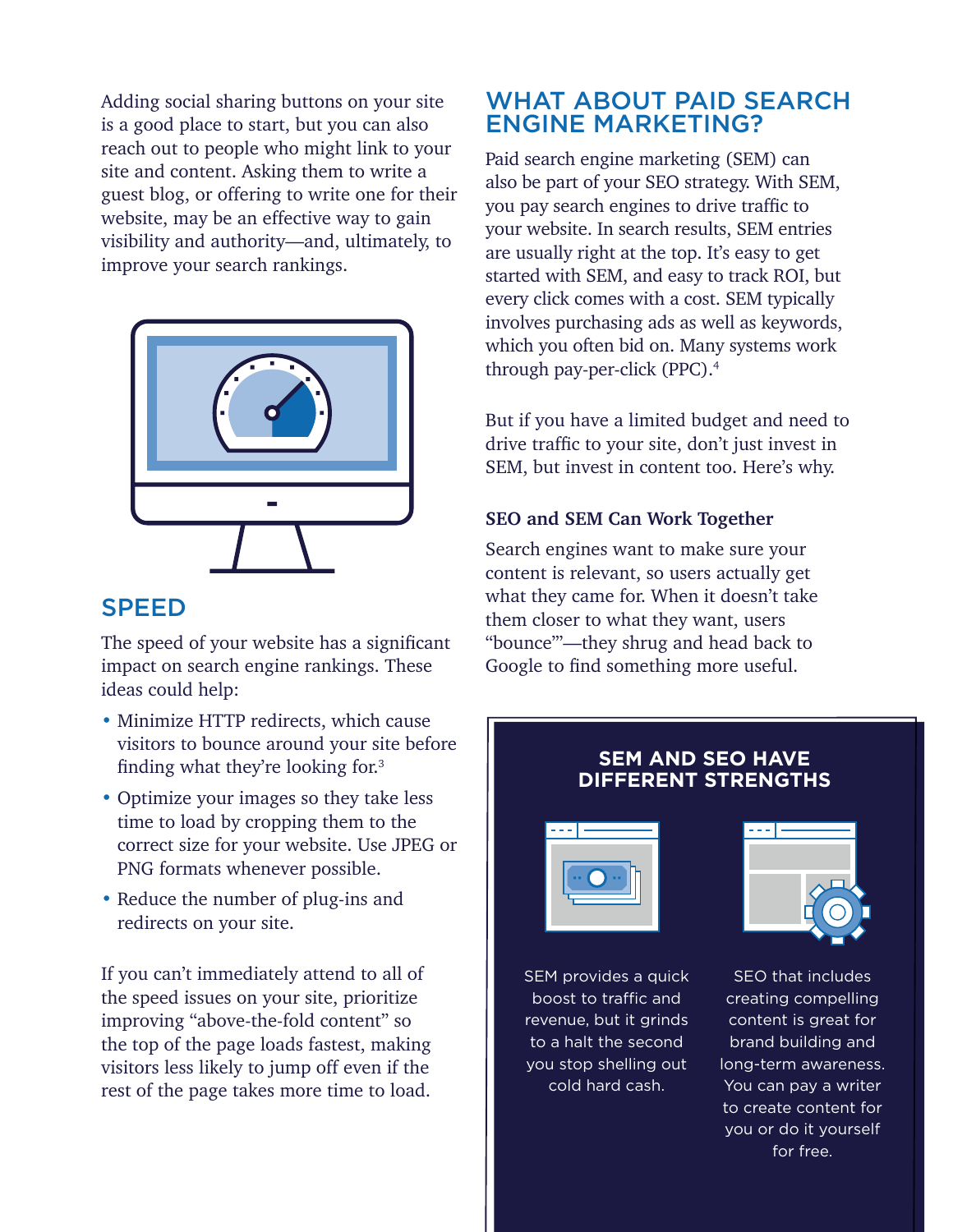Based in part on your bounce rate, search engines assign your page a Quality Score. The lower the score, the lower you rank and the more you pay for keywords.

How do you reduce your bounce rate? By using smart SEO tactics that end up powering your SEM, such as:

- Providing relevant content and simple navigation
- Adding branding elements such as contact info and a company bio
- Structuring your HTML the way search engines like it
- Building inbound links from social media and reputable sites

## SEARCH ON MOBILE DEVICES

Because your potential customers are increasingly likely to view your website on a smartphone, creating a search strategy that revolves around mobile is one of the best ways to reach people wherever they are and whenever they're looking for something. The first step is to optimize your website for mobile with responsive design that lets visitors easily navigate it on any device—if they need to pinch and pull to read content on your site, they're much more likely to leave.



And these days, not using responsive design can cost you in terms of your search rankings. While Google has long encouraged web developers to optimize websites for viewing on mobile devices, in April 2016 the company officially incorporated that site characteristic into its search-results ranking algorithm.<sup>5</sup>

### OPTIMIZE EVERYTHING, EVERYWHERE, ON YOUR CUSTOMER'S JOURNEY

Your keywords are the words your consumers use to connect to you, and you need to use them in all your promotional efforts, from ads to content to every other element of your messaging.

Creating that kind of sustained presence means your content marketing and keyword strategy will be there throughout your customers' journeys—including during the "micromoments" when they are on the verge of making a purchase and looking for information about what to buy or where to buy it. Micromoments may include:

- *Want-to-know:* Searching to find the best U.S. vacation spot, for example
- *Want-to-go:* Downloading the mobile app for an airline and researching the lowest ticket prices
- *Want-to-do:* Looking for the most popular attractions at a particular vacation spot and the best restaurants in the area
- *Want-to-buy:* Finding the right vacation package for a family and choosing it because of cost, convenience, location, attractions, or all of the above